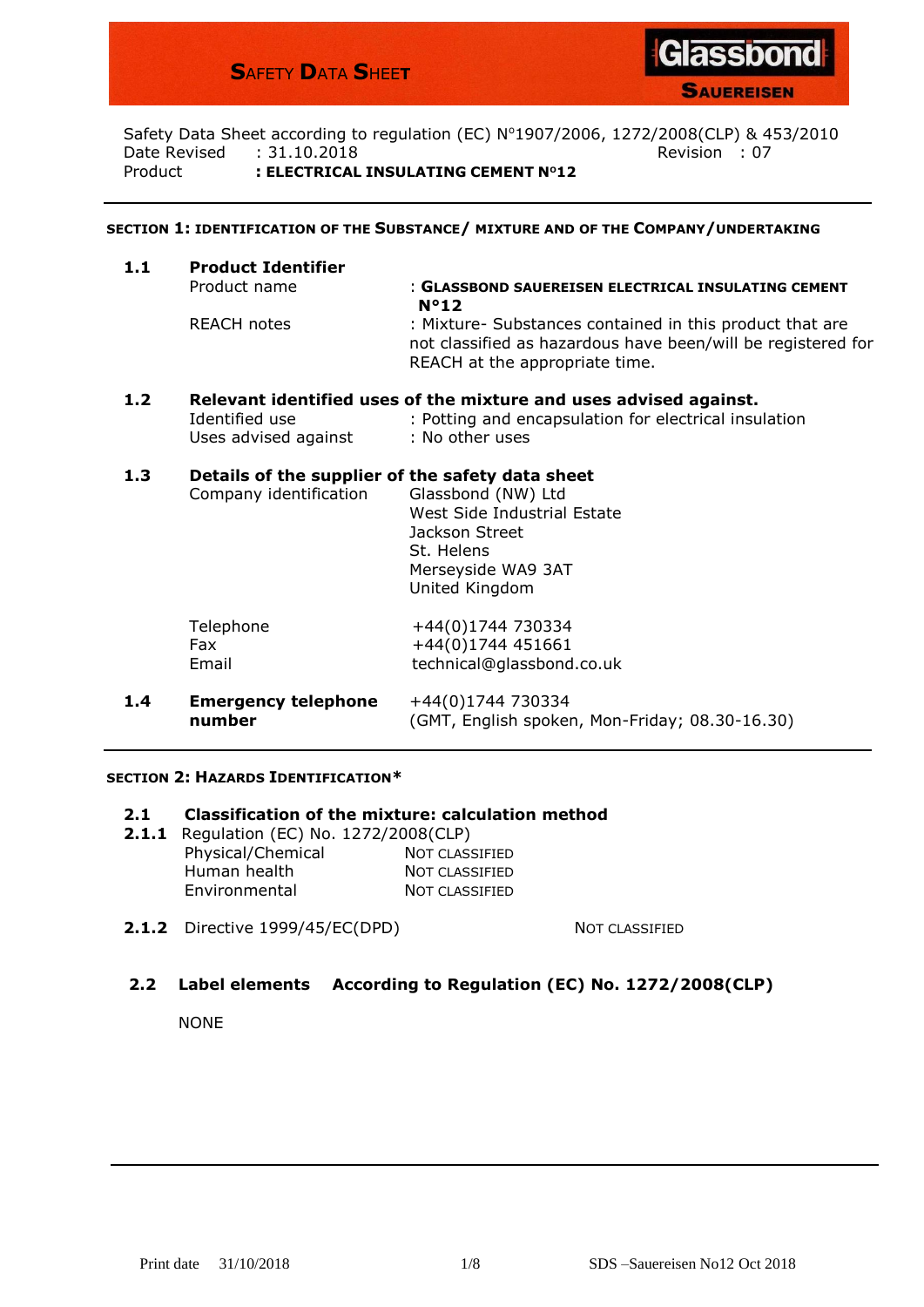SIGNAL WORD (S) NONE

HAZARD STATEMENT(S)

PRECAUTIONARY STATEMENT(S)

# **2.3 Other Hazards**

PBT : This mixture contains no substances considered as PBT

vPvB: This mixture contains no substances considered as vPvB

**2.4 Additional** For full text of H/P phrases see section 16 if not written out in full above. **information**

# **SECTION 3: COMPOSITION/INFORMATION ON INGREDIENTS\***

**3.1** Substances. (This product is a mixture according to EU legislation.)

NONE

**3.2** Mixture of none hazardous inorganic powders

| <b>Hazardous</b><br>ingredient | $\frac{1}{2}$<br>w/w | <b>CAS Nº</b> | <b>EC Nº</b> | <b>REACH Nº</b> | <b>CPL</b><br>EC 1272/2008 |
|--------------------------------|----------------------|---------------|--------------|-----------------|----------------------------|
|                                |                      |               |              |                 |                            |
|                                |                      |               |              |                 |                            |
|                                |                      |               |              |                 |                            |
|                                |                      |               |              |                 |                            |
|                                |                      |               |              |                 |                            |
|                                |                      |               |              |                 |                            |
|                                |                      |               |              |                 |                            |
|                                |                      |               |              |                 |                            |
|                                |                      |               |              |                 |                            |
|                                |                      |               |              |                 |                            |
|                                |                      |               |              |                 |                            |
|                                |                      |               |              |                 |                            |
|                                |                      |               |              |                 |                            |
|                                |                      |               |              |                 |                            |
|                                |                      |               |              |                 |                            |

# **3.3 Additional information**

For full text of H/P phrases see section 16 if not written out in full above.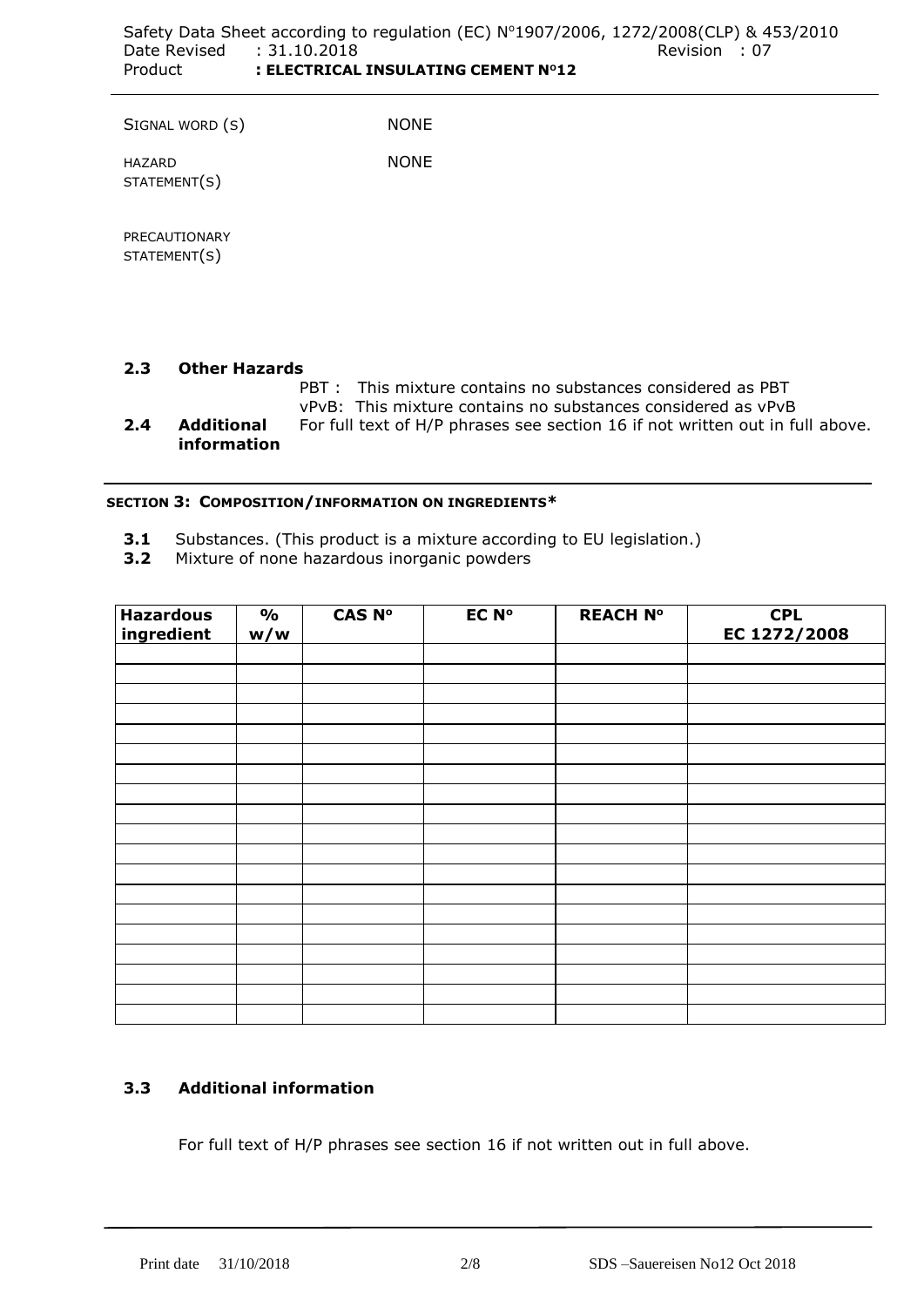### **SECTION 4: FIRST AID MEASURES**

# **4.1 Description of first aid measures**

General advice Immediately remove contaminated clothing, take care not to contaminate unaffected areas. Inhalation No emergency care anticipated, other than removal from exposure. Eyes Rinse immediately with running water for at least 15 minutes holding the eyelid open; consult an eye specialist. Skin Wash thoroughly with water and soap If skin irritation or rash occurs get medical attention (P333+P313) Ingestion Immediately rinse the mouth with water and drink plenty of water. Obtain medical attention immediately, show this safety data sheet.

# **4.2 Most important symptoms and effects, both acute and delayed**

- Symptoms Eye contact- May cause temporary eye irritation. Risks No information available
- **4.3 Indication of any immediate medical attention and special treatment needed** Treatment Treat according to symptoms (decontamination, vital functions), no known specific antidote.

### **SECTION 5: FIRE FIGHTING MEASURES**

# **5.1 Extinguishing media:**

Suitable: CO2 or dry chemical spray, water spray may help to reduce the temperature and extinguish flames for surrounding materials. Unsuitable: High pressure water jet.

# **5.2 Special hazards arising from the mixture** The powder will not burn but the packaging is combustible.

## **5.3 Advice for fire fighters**

Use full protective clothing and self-contained breathing apparatus**.**

**Further information**: The degree of risk is governed by the burning substance and the fire conditions. Contaminated extinguishing media must be disposed of in accordance with official regulation.

## **SECTION 6: ACCIDENTAL RELEASE MEASURES**

## **6.1 Personal Precautions, protective equipment and emergency procedures** Use personal protective clothing.

## **6.2 Environmental Precautions**

Prevent contamination of soil, drains and surface waters. Do not discharge contaminated water/ fire-fighting water into drains/ surface water/ groundwater.

### **6.3 Methods and material for containment and cleaning up**

Collect spillage by sweeping or industrial vacuum cleaner. keep in suitable closed container for disposal

# **6.4 Reference to other sections**

For personal protection see section 8 and disposal section 13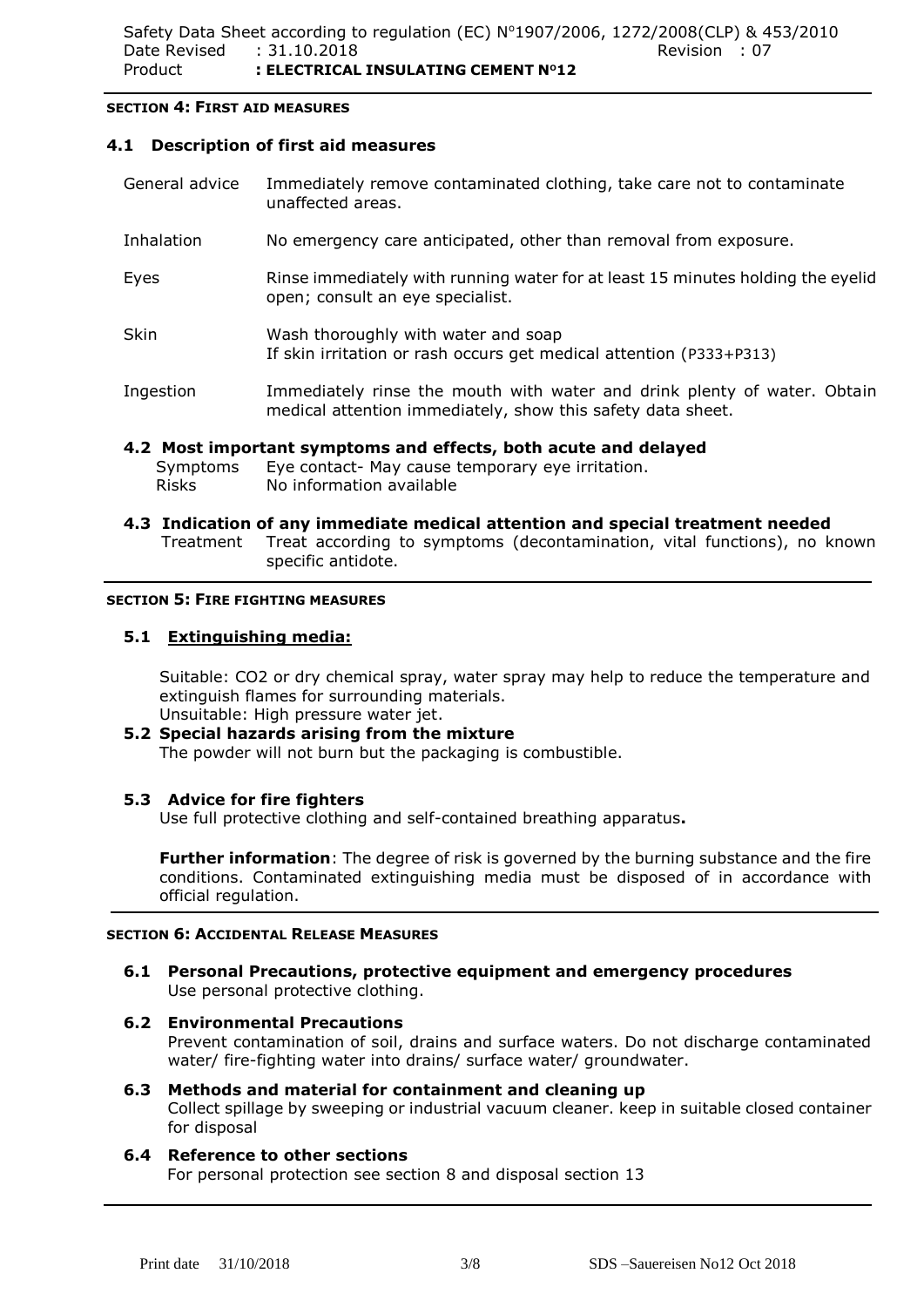### **SECTION 7: HANDLING AND STORAGE**

| 7.1 | <b>Precautions for safe handling</b>                                                                                                                     |                                                                                                                                                                                                                                                             |  |  |  |
|-----|----------------------------------------------------------------------------------------------------------------------------------------------------------|-------------------------------------------------------------------------------------------------------------------------------------------------------------------------------------------------------------------------------------------------------------|--|--|--|
|     | Advice on safe handling                                                                                                                                  | Avoid the formation and deposition of dust. Ensure thorough<br>ventilation of stores and work areas. For PPE see section 8<br>Contaminated clothing should not be allowed out of the<br>workplace (P272). Wash contaminated clothing before reuse<br>(P363) |  |  |  |
|     | Advice on protection                                                                                                                                     | Normal measures for preventive fire protection                                                                                                                                                                                                              |  |  |  |
|     |                                                                                                                                                          | against fire and explosion Take precautionary measures against static discharge<br>if using plastic packaging.                                                                                                                                              |  |  |  |
| 7.2 | Conditions for safe storage, including any incompatibilities                                                                                             |                                                                                                                                                                                                                                                             |  |  |  |
|     | Keep containers tightly closed. The powder should be stored under cover, in a well<br>ventilated, cool, dry place and away from direct sunlight or heat. |                                                                                                                                                                                                                                                             |  |  |  |
|     | Protect from temperatures below: Not applicable                                                                                                          |                                                                                                                                                                                                                                                             |  |  |  |
|     | Protect from temperatures above : 40 °C                                                                                                                  |                                                                                                                                                                                                                                                             |  |  |  |
|     | Suitable storage materials : Original containers.                                                                                                        |                                                                                                                                                                                                                                                             |  |  |  |
|     | Higher temperatures and humidity will reduce the shelf life of the product and may                                                                       |                                                                                                                                                                                                                                                             |  |  |  |
|     |                                                                                                                                                          | cause the powder to form lumps. The powder will also be difficult to mix into a paste.<br>Under normal conditions ( $21^{\circ}$ C) a shelf life of 12 months or more is possible.                                                                          |  |  |  |

**7.3 Specific end use(s) As per section 1.2**

### **SECTION 8: EXPOSURE CONTROLS/PERSONAL PROTECTION**

### **8.1 Control parameters**

# **8.1.1 Occupational Exposure Limits: OEL (Occupational Exposure Standard OES)**

| Dust | <b>TWA</b><br><b>STEL</b> | mg/m <sup>3</sup><br>10<br>4 | ppm<br>inhalable<br>respirable | <b>Note</b><br>(EH40 UK) OES 8 hr<br>(EH40 UK) |
|------|---------------------------|------------------------------|--------------------------------|------------------------------------------------|
|      | <b>TWA</b><br><b>STEL</b> |                              |                                | (EH40 UK)<br>(EH40 UK)                         |
|      | <b>TWA</b><br><b>STEL</b> |                              |                                | (EH40 UK)<br>(EH40 UK)                         |

# **8.1.2 Biological limit value** Not available

**8.1.3 PNECs and DNELs** Not available

#### **8.2 Exposure Controls**

#### **8.2.1 Appropriate engineering controls:** Effective exhaust ventilation system

## **8.2.2 Personal Protective Equipment:**

| Eye/face<br>Protection    | Tightly fitting safety goggles (e.g. EN166)                                                                                                                                                                                   |
|---------------------------|-------------------------------------------------------------------------------------------------------------------------------------------------------------------------------------------------------------------------------|
| Skin Protection/<br>Hand  | Gloves: Chemical resistant gloves (e.g. EN374) Butyl rubber: 0.7 mm<br>coating thickness. Nitrile rubber: 0.4 mm coating thickness. Check with PPE<br>manufacturer. Replace immediately if signs of degradation are observed. |
| Other                     | Wear closed work clothing.                                                                                                                                                                                                    |
| Respiratory<br>Protection | In the case of insufficient ventilation or severe dusts<br>Cartridge: e.g. EN143 Type P-S (check with PPE manufacturer)                                                                                                       |

Hygiene measures General industrial hygiene practice

## **8.2.3 Environmental exposure controls**

No special environmental precautions required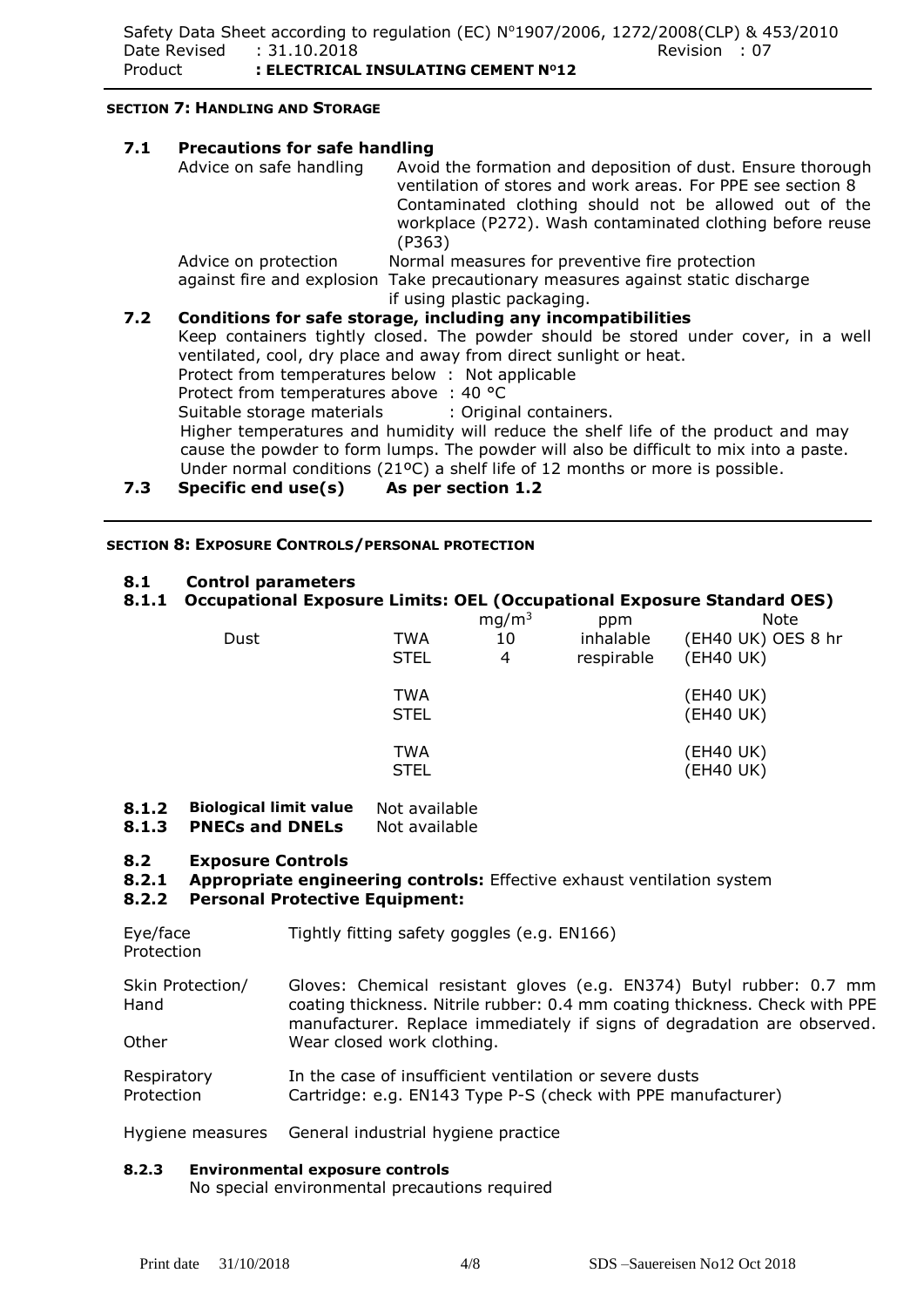# **SECTION 9: PHYSICAL AND CHEMICAL PROPERTIES**

### **9.1 information on basic physical and chemical properties**

| APPEARANCE                                                                                   | Fine powder                                                          | <b>COLOUR</b>                                                                                       | White                                    |
|----------------------------------------------------------------------------------------------|----------------------------------------------------------------------|-----------------------------------------------------------------------------------------------------|------------------------------------------|
| <b>ODOUR</b>                                                                                 | None                                                                 | ODOUR THRESHOLD ppm                                                                                 | Not Available                            |
| <b>pH VALUE</b><br>MELTING POINT/FREEZING PT<br>INITIAL BOILING POINT/RANGE<br>FLASHPOINT °C | Not applicable<br>Not applicable<br>Not applicable<br>Not applicable | <b>RELATIVE DENSITY</b><br>SOLUBILITY IN WATER @ 20°C<br>PARTITION COEFFICIENT<br>(n-octanol/water) | $2.5$ g/ml<br>Insoluble<br>Not available |
| <b>EVAPORATION RATE</b>                                                                      | Not applicable                                                       | <b>AUTO IGNITION TEMPERATURE</b>                                                                    | Not available                            |
| FLAMMABILITY (SOLID/GAS)                                                                     | Not applicable                                                       | DECOMPOSITION TEMPERATURE °C                                                                        | Not available                            |
| <b>UPPER EXPLOSIVE LIMIT</b>                                                                 | Not Available                                                        | VISCOSITY mPa.s @ 25°C                                                                              | Not applicable                           |
| LOWER EXPLOSIVE LIMIT<br><b>VAPOUR PRESSURE</b><br>VAPOUR DENSITY $(AIR=1)$                  | Not Available<br>Not applicable<br>Not applicable                    | <b>EXPLOSIVE PROPERTIES</b><br><b>OXIDIZING PROPERTIES</b>                                          | Not available<br>Not oxidising           |

## **9.2 Other information**

### **SECTION 10: STABILITY AND REACTIVITY**

| 10.1<br>10.2<br>10.3 | <b>Reactivity</b><br><b>Chemical Stability</b><br><b>Possibility of</b><br><b>Hazardous reactions</b> | Stable under normal conditions.<br>Stable under recommended storage and handling conditions.<br>No dangerous reaction known under conditions of normal use |
|----------------------|-------------------------------------------------------------------------------------------------------|------------------------------------------------------------------------------------------------------------------------------------------------------------|
| 10.4<br>10.5         | <b>Conditions to Avoid</b><br>Incompatible<br>materials                                               | No decomposition if stored and applied as directed.<br>Acids                                                                                               |
| 10.6                 | <b>Hazardous</b><br><b>Decomposition</b><br>Products.                                                 | No hazardous decomposition products if stored and handled as<br>prescribed/ indicated.                                                                     |

#### **SECTION 11: TOXICOLOGICAL INFORMATION**

**Carcinogenicity Carcinogenicity Not classified** 

## **11.1 Information on toxicological effects of the mixture Acute toxicity** Contains components that are hazardous by the following routes

| LD <sub>50</sub> ORAL TOXICITY RATS      | mg/kg                                 |  |
|------------------------------------------|---------------------------------------|--|
| LD <sub>50</sub> DERMAL TOXICITY RATS    | ml/kg                                 |  |
| LC <sub>50</sub> INHL TOXICITY IN RATS   | mg/kg                                 |  |
| LD <sub>50</sub> ORAL TOXICITY RATS      | mg/kg                                 |  |
| LD <sub>50</sub> DERMAL TOXICITY RABBITS | mg/kg                                 |  |
| LC <sub>50</sub> INHL TOXICITY IN RATS   | mg/kg                                 |  |
| Skin corrosion/ irritation               | Dust may have a drying effect on skin |  |
| Serious eye damage / irritation          | <b>Mechanical Irritation</b>          |  |
| Respiratory or skin sensitisation        | Not classified                        |  |
| <b>Germ cell mutagenicity</b>            | Not classified                        |  |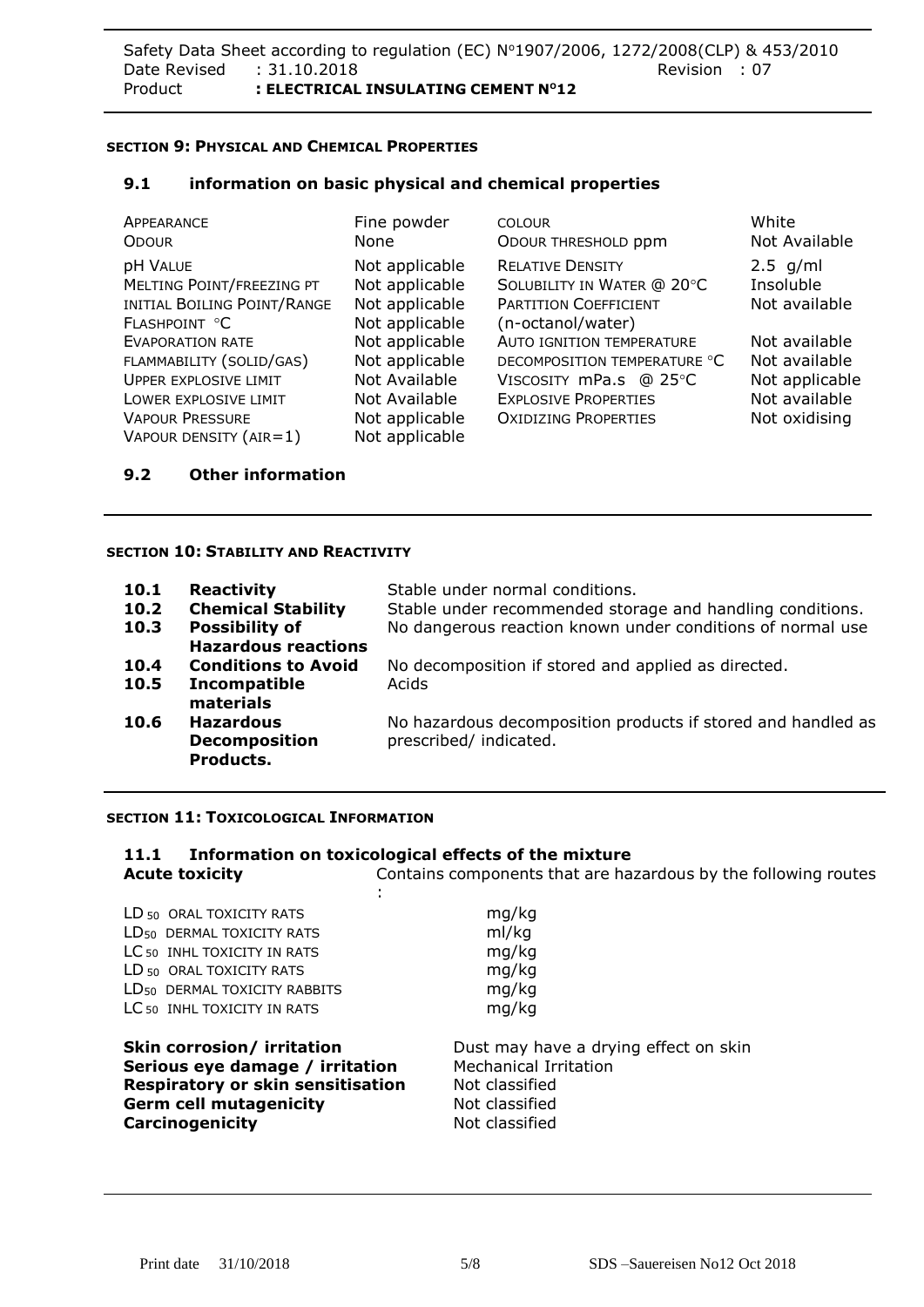| <b>Reproductive toxicity</b>       | No |
|------------------------------------|----|
| <b>STOT SE (SINGLE exposure)</b>   | No |
| <b>STOT RE (REPEATED exposure)</b> | No |
| <b>Aspiration hazard</b>           | No |

**Reproduct** classified **St** classified **St** classified **A** classified

### **11.2 Other information**

Skin sensitisation might occur in people with hypersensitive skin.

# **SECTION 12: ECOLOGICAL INFORMATION**

| 12.1                  | <b>Toxicity</b>                            |                              | <b>NOT AVAILABLE</b> |                                                                   |
|-----------------------|--------------------------------------------|------------------------------|----------------------|-------------------------------------------------------------------|
| $LL_{50}$ Fish        | $EC_{50}$ Invertibrates<br>$EL_{50}$ Algae | (96 hr)<br>(48 hr)<br>(72hr) | mq/l<br>mq/l<br>ma/l | Daphnia magna<br>Selenastrum capricornutum                        |
| LL <sub>50</sub> Fish | $EC_{50}$ Invertibrates<br>$EL_{50}$ Algae | (96 hr)<br>(48 hr)<br>(72hr) | mq/l<br>mq/l<br>mq/l | Lepomis macrochirus<br>Daphnia magna<br>Selenastrum capricornutum |

|      | Micro organisms/ effect upon activated sludge<br>EC <sub>50</sub> Bacteria | (3.0 h r)                                      |             |                    | mq/l | Activated sludge, domestic                            |
|------|----------------------------------------------------------------------------|------------------------------------------------|-------------|--------------------|------|-------------------------------------------------------|
| 12.2 | <b>Persistance and</b><br>degradability                                    |                                                |             | Not bio degradable |      |                                                       |
| 12.3 |                                                                            | <b>Bioaccumulative potential</b> Not available |             |                    |      |                                                       |
| 12.4 | <b>Mobility in soil</b>                                                    |                                                | restricted. |                    |      | Sinks in water. Insoluble in water and so mobility is |
| 12.5 | assessment                                                                 | <b>Results of PBT and vPvB</b>                 | as PBT      |                    |      | PBT: This mixture contains no substances considered   |
| 12.6 | <b>Other adverse effects</b>                                               |                                                | as vPvB     |                    |      | vPvB: This mixture contains no substances considered  |

# The inhibition of the degradation activity of activated sludge is not anticipated when introduced to biological treatment plants in appropriate low concentrations. Do not release untreated into natural waters. This product has not been tested. The statement has been derived from products of a similar structure and composition.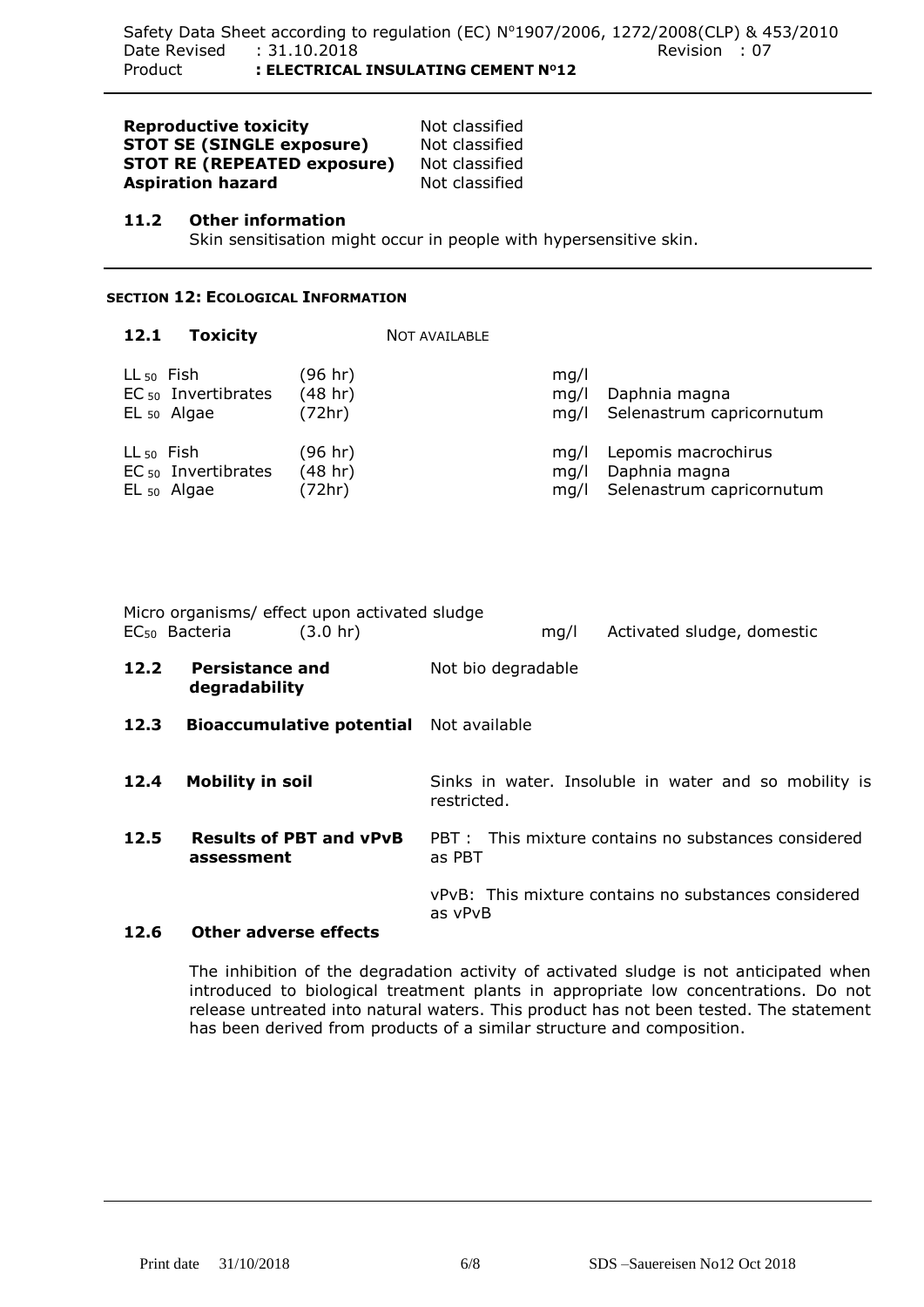### **SECTION 13: DISPOSAL CONSIDERATION**

# **13.1 Waste treatment methods**

The preparation must be disposed of by special means. Dispose by landfill via a licensed waste disposal contractor in accordance with local and national regulations.

Contaminated packaging should be emptied as far as possible, they can then be recycled after being thoroughly cleaned by a licensed contractor. Labels must not be removed from containers until they have been cleaned. Packaging materials that are not contaminated should be treated as household waste or as recycling material.

## **13.2 Additional information**

The UK Environmental Protection (Duty of Care) regulations (EP) and amendments should be noted (United Kingdom) Dispose of contents/ container according to the end user disposal procedure (P501)

### **SECTION 14: TRANSPORT INFORMATION**

| 14.1 | <b>UN number</b><br><b>ADR</b><br><b>RID</b><br><b>IMDG</b><br><b>IATA</b><br><b>ADN</b>                            | NOT CLASSIFIED        |
|------|---------------------------------------------------------------------------------------------------------------------|-----------------------|
| 14.2 | <b>Proper shipping name MOT CLASSIFIED</b><br><b>ADR</b><br><b>RID</b><br><b>IMDG</b><br><b>IATA</b><br><b>ADN</b>  |                       |
| 14.3 | Transport Hazard Class NOT CLASSIFIED<br><b>ADR</b><br><b>RID</b><br><b>IMDG</b><br><b>IATA</b><br><b>ADN</b>       |                       |
| 14.4 | <b>Packing Group</b><br><b>ADR</b><br><b>RID</b><br><b>IMDG</b><br><b>IATA</b><br><b>ADN</b>                        | <b>NOT CLASSIFIED</b> |
| 14.5 | <b>Environmental hazards MOT CLASSIFIED</b><br><b>ADR</b><br><b>RID</b><br><b>IMDG</b><br><b>IATA</b><br><b>ADN</b> |                       |
|      | $\sim$ $\sim$ $\sim$ $\sim$ $\sim$ $\sim$ $\sim$<br>$\sim$ $\sim$ $\sim$                                            |                       |

**14.6 Special Precautions for user** Not classified as dangerous in the meaning of transport regulations